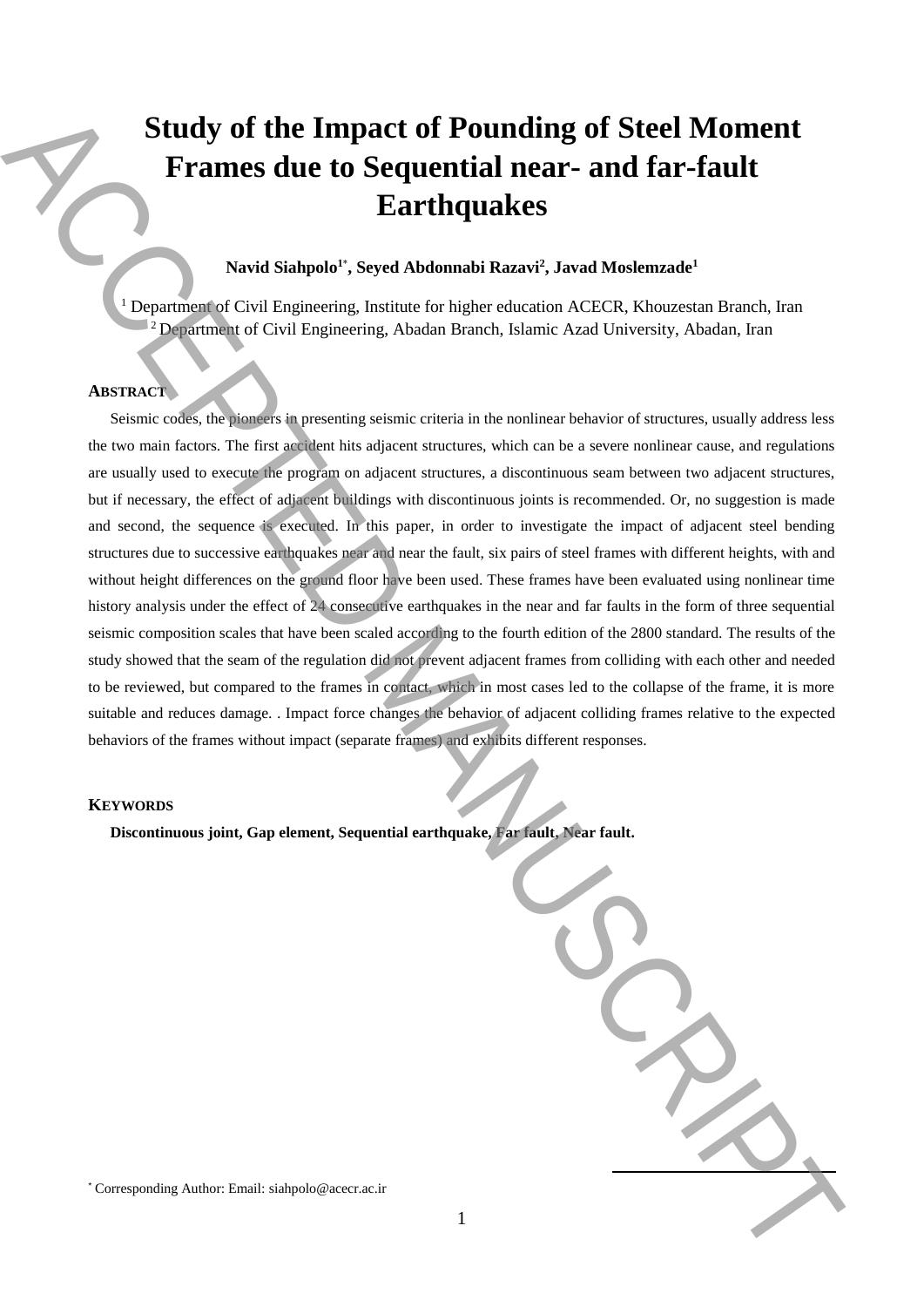#### **1 Introduction**

Numerous parametric studies have been performed on the collision responses of buildings as well as proportionate measures to reduce the risk of seismic damage in adjacent buildings. The impact effect is investigated using a linear and nonlinear contact force model for different separation distances. Impact intensity depends on the dynamic properties of adjacent buildings in combination with seismic properties  $[1]$ . The acceleration and shear stress forces created by the collision at different levels of the floor are greater than those obtained from the non-collision mode, while the relative displacement depends maximally on the input excitation properties. Also, increasing the seam width will probably be effective when sufficient separation is intended to eliminate the impact  $[2]$ . In addition, the provision of a shock absorber system to reduce the impact effects between adjacent buildings with seismic joints was considered effective and the impact force applied to adjacent buildings was satisfactorily reduced. The study of damage estimation in steel buildings in the main earthquake-aftershock sequences has been considered by other researchers  $[5]$ . They presented a framework for estimating the damage of steel structures under the main earthquake-post-earthquake sequence, showing that the maximum relative displacement between the obtained classes in nonlinear dynamic analysis is used as an engineering demand parameter to determine the damage status. Even if aftershocks have little influence on structural behavior, their impact on seismic damage due to uncertainty in damage condition and cost estimation may still be significant  $\lceil \frac{2}{\cdot} \rceil$ . The method is a sensitive to the sensitive to the sensitive to the sensitive to the effect of each adjacent frame is a sensitive to the sensitive to the sensitive to the sensitive to the accept of each adjacent frame is a

### **2 Material and Method**

The impact force of a frame is applied to the adjacent frame in a short period of time, part of the impact force of each frame is consumed between the two frames and the other amount, depending on the condition of the structures, causes the destruction of the structure or non-structural elements. For this reason, studies on impact force between adjacent structures have been of particular importance.

In some studies, the link element at the point of collision of two structures has been used to estimate the impact force, while the impact results of this element have not always been error-free due to the nature of tensile-compressive behavior. This caused the chat element to be used between structures instead of the link link element. The difference between this element and the link link element is that the chat element does not store any force in the tensile behavior of the link link element and practically ignores the tensile behavior. The structure is more compliant.

The studied models are two three-dimensional models with the letters FA and FB, 4 floors, with an opening (floor height 0.15 m, width of each opening 0.2 m and depth 0.15 m) which in SAP2000 software  $[\delta]$ were modeled. In the F-A model, the added mass is equivalent to 6.5 kg per floor. For the column sections, steel (S400) with modulus of elasticity  $2.05x10^{11}N/m^2$ and poisson coefficient of 0.3 has been used. The cross section of the column is rectangular in size (0.03m x 0.015m).

The distances between the two models (discontinuous seam width) are 2, 5 and 7 mm, respectively. The stiffness of the element is equal to K=0.7GN/m. Nonlinear time history analysis is direct integration. The number of time steps (Time step data) is equal to  $60,000$  with a step of  $1/10000$ .

#### **3 Results and Discussion**

The study shows that in a pair of 5-story frames adjacent to 3 floors, the results showed that in longer frames, the combination of seismic loads, including near-ground earthquakes in the contact mode of two frames, increases maximum frame displacement and in long-range earthquake loads reduces maximum long frame displacement. And by observing the seam of the code between the two frames for a longer frame, except for the combination of earthquake loads B3 and C3, no significant changes were observed. In the shorter frame, in both contact frame and frame, observing the seam of the regulation, it was observed in the analysis that the maximum displacement of the frame in the combination of distant earthquakes increased the displacement and in the combination of near earthquakes decreased the displacement.

In the pair of 8-story frames adjacent to the 3-story frame, the results showed that in the taller frame, the frame was in contact with the frame and the frame was reduced by displacing the seismic loads in the combination of far and near earthquakes. It should be noted that the reduction in the displacement of a maximum of one frame indicates the inadequacy of the seam of the regulation and the occurrence of repeated unprofessional collisions of the face in a forward motion or the face of one frame behind the other frame in a one-way motion.

In some scenarios, the structure collapses when the adjacent frames strike in contact mode under sequential earthquake. The results of the analysis show that the response of adjacent structures is very sensitive to the size of the discontinuous joint and by changing the discontinuous joint in the range of impact, the lateral displacement of the structure changes. The lateral